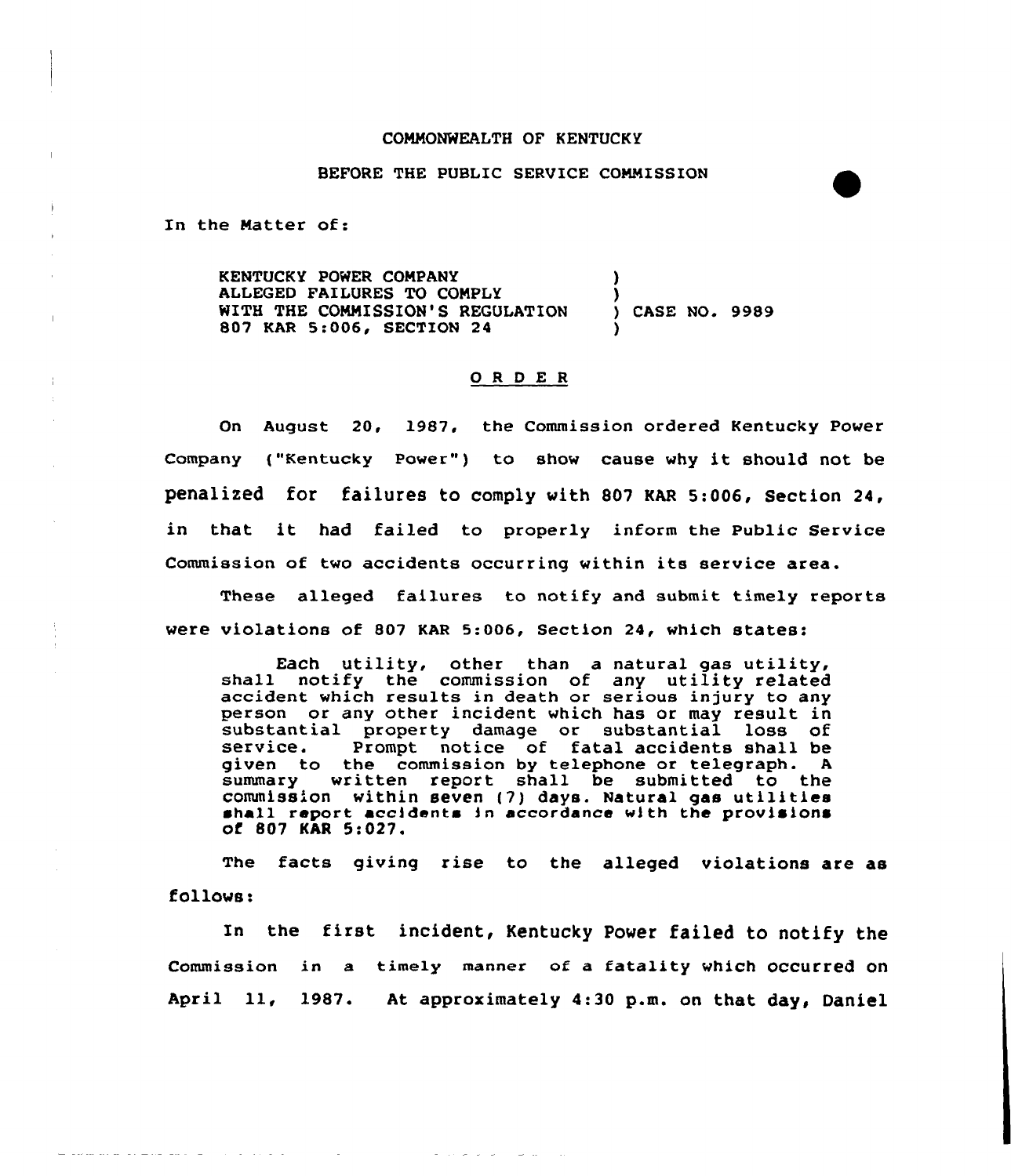Burke was fatally injured in Yeager, Kentucky, while setting off an explosive charge in a water well, when the blasting cord contacted a 7.2 KV Kentucky Power distribution line. On April 13, 1987, at 8:00 a.m., the Commission Staff learned of the accident by reading of it in that morning's Lexington Herald-Leader. <sup>A</sup> member of the Commission staff telephoned Kentucky Power's safety and health manager at approximately 9:00 a.m. and scheduled an inspection for the same day. Additionally, Kentucky Power failed to submit a summary written report of this accident to the Commission until April 22, 1987.

In the second incident, Kentucky Power failed to submit a timely summary written report of another accident which occurred on June 11, 1987. At approximately 1:30 p.m. on that day, Danny Brumfield was seriously injured while installing a pole top cutout near Phelps, Kentucky. Brumfield's wrench slipped and contacted an energized primary conductor of Kentucky Power, causing second and third degree burns to the front of his body. Kentucky Power fai1ed to submit a summary written report to the Commission until June 31, 1987, in response to a staff inquiry the preceding day.

Kentucky Power requested an informal conference, which was held on August 28, 1987, and a hearing was held October 8, 1987.

### DISCUSSION

At the hearing, Kentucky Power contended that its policies for reporting accidents complied with the regulations and that the initiation of this proceeding was the first indication that its reporting procedures were not considered consistent with the regulation.

 $-2-$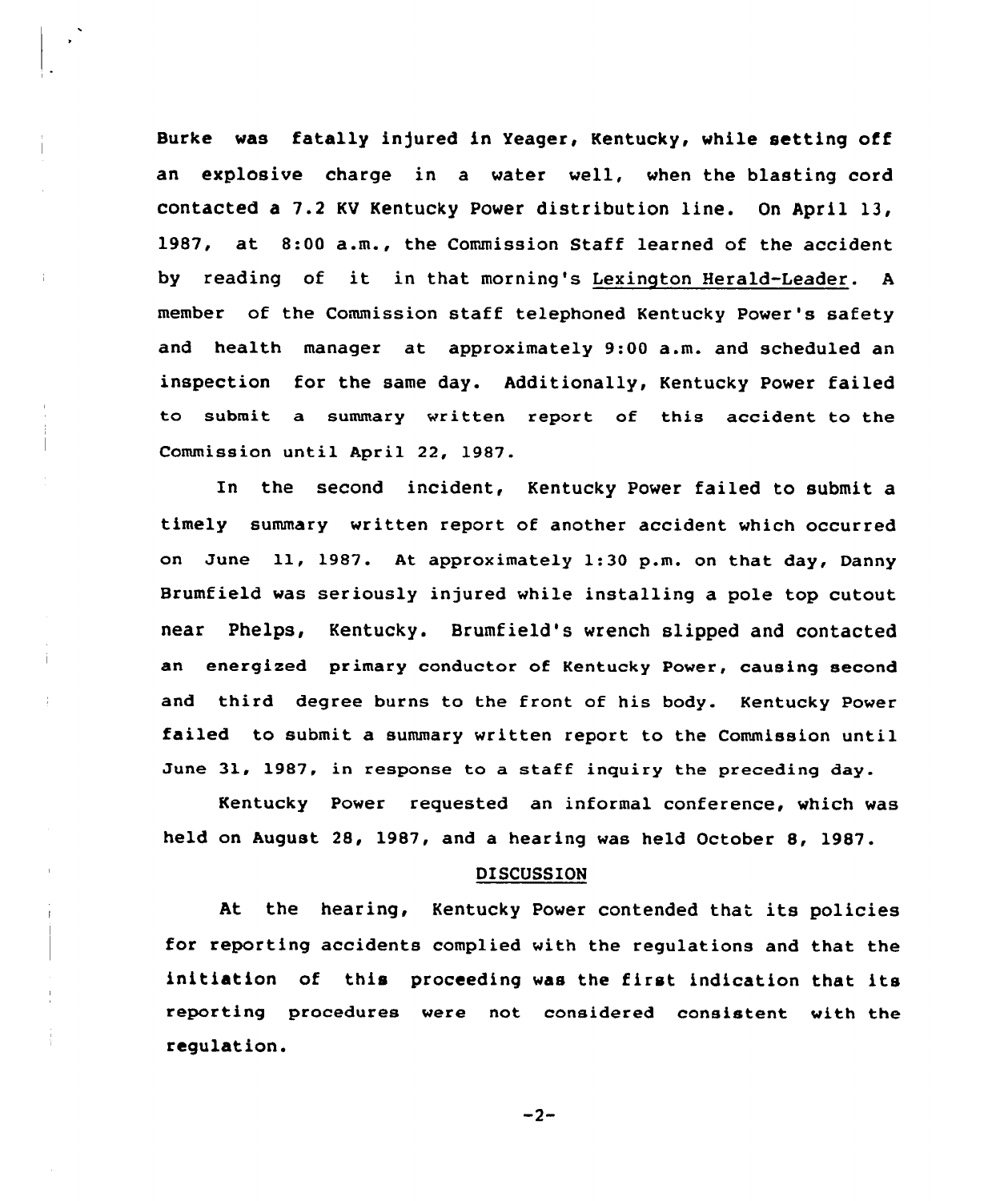<sup>A</sup> Commission staff witness rebutted this testimony by producing a Commission letter dated August 2S, 1984 (Commission Staff Exhibit No. 1), which was sent to all utilities. That letter emphasized the importance of prompt notice of fatal accidents and provided non-business phone numbers for notifying the Commission staff of accidents during non-business hours.

C. R. Hoyle III, Kentucky power's vice president of accounting, rates and finance, offered written testimony at the hearing that:

If our past practice of prompt reporting of fatalities is no longer acceptable, <sup>I</sup> respectfully request the Commission to define "prompt" to avoid future uncertainty and proceedings such as this. I would also request that the 7 days in which a written report mus eductor that the *r* days in which a written report mast<br>be filed be defined as 7 working days to avoid the<br>problems that holidays and weekends provide.

Concerning the definition or interpretation of "prompt", a Commission staff witness testified that:

We have always, at the staff level, interpreted and, as far as I know, at the Commission level, interpreted promptly to mean immediate. If you look at the dictionary the definitjon of promptness, it means quickly or without delay.

The witness also emphasized that a definition of "prompt" may depend on the circumstances of the situation, (See T.E. p. 66-67):

[W]e have requested that the utilities notify us immediately when they have knowledge of an incident or an accident on their system. This is even before they have gathered all the facts related to the accidents.<br>If they are notified, we would like for them to call us up, give us notification and then follow that up later

 $2$  T.E., p. 50.

 $\mathbf{1}$ Kentucky Power Exhibit No. 5.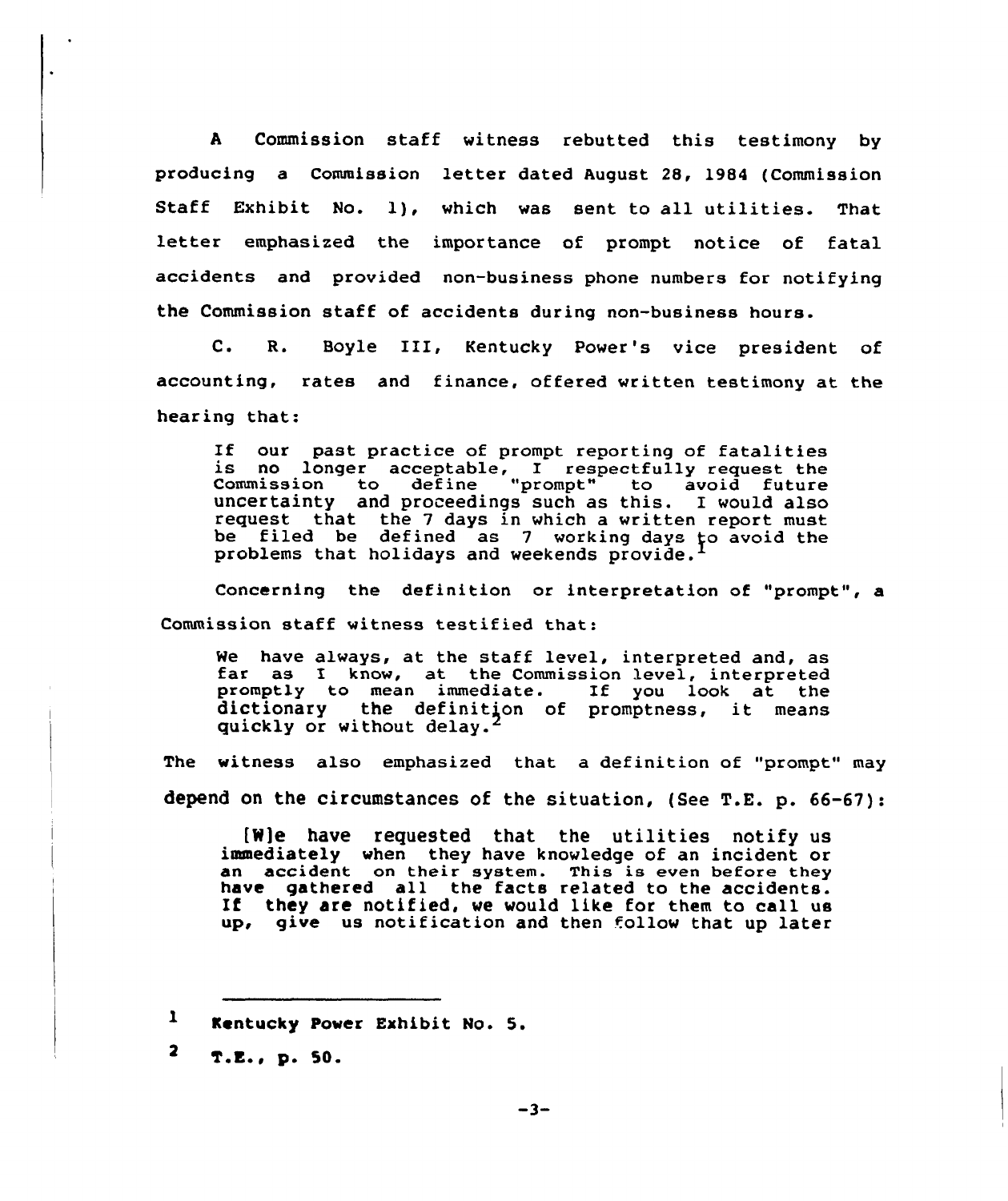on with a call to give us more details as they become<br>available.<sup>3</sup> available.

The regulation on its face is clear. "Prompt" notification means immediate or as soon as practicable. The regulation establishes no definitive amount of time to "prompt". Rather, the language requires a reasonable response based upon the circumstances of a given accident. In the instant case, Kentucky Power had failed to notify the Commission by Monday morning of a fatality which had occurred on Saturday afternoon. Under the circumstances presented in the evidence, this is not prompt.

The Commission interprets the regulation as requiring the submission of a summary report within 7 days rather than 7 working days. The regulation is clear on this point, and this proceeding is not an appropriate occasion to consider a revision. Accordingly, the Commission finds that Kentucky Power has violated 807 KAR 5:006, Section 24, and that a penalty should be assessed.

# FINDINGS AND ORDERS

After examining the evidence of record and being advised, the Commission finds that:

1. Kentucky Power, <sup>a</sup> utility which is subject to the jurisdiction of the Commission pursuant to KRS 278.0l0, has failed to comply with the regulation requiring prompt notice of any utility related accident which results in death and the submission of summary written reports within 7 days. 807 KAR 5:006, Section 24;

 $3$  T.E., p. 51.

 $-4-$